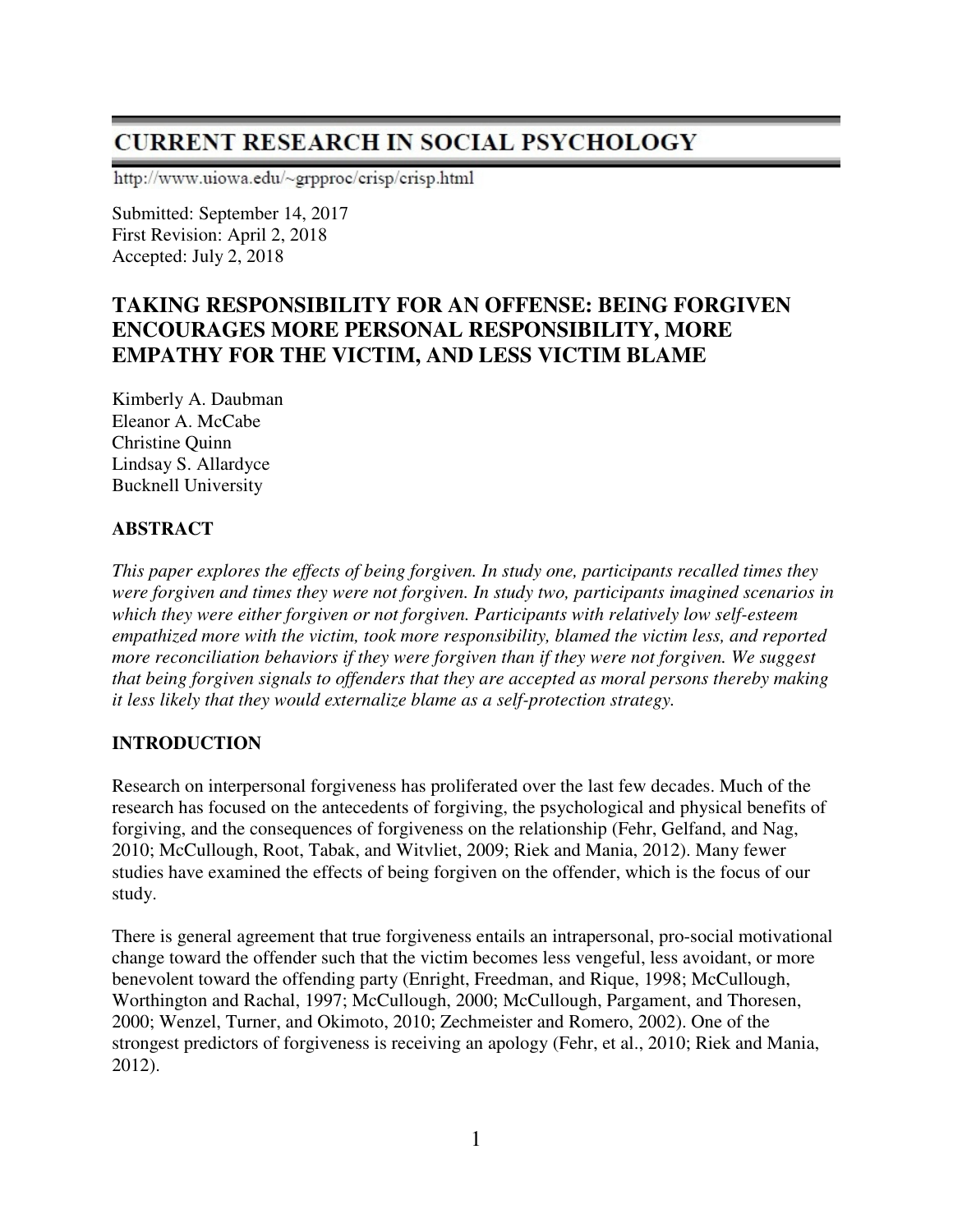The needs-based model of reconciliation (Shnabel and Nadler, 2008; 2010) offers an explanation for why apologies promote forgiveness. According to this model, being victimized robs the person of a sense of power and control. Apologies address the victim's psychological need for power by humbling the offender and shifting the power to the victim who decides whether or not to forgive. Research confirms that victims are more likely to reconcile with offenders if their psychological need for power is satisfied (Shnabel and Nadler, 2008, 2010).

In contrast to the victim's experience, the needs-based model of reconciliation posits that the offender is likely to experience shame and thoughts of unworthiness. Hence, harming another person threatens the offender's need to be accepted as a moral person. If the need for acceptance is unmet, reconciliation is unlikely. This model is consistent with the theorizing of Exline and Baumeister (2000) who suggest that offenders often justify their action, minimize the harm created by their actions, behave aggressively, and deflect blame onto others as a way to shield themselves from shame. In fact, a recent longitudinal study of jail inmates (Tangney, Stuewig, and Martinex, 2014) found that shame-proneness was a strong predictor of externalizing blame, which in turn predicted higher rates of recidivism.

Being forgiven for one's offense, however, may reduce defensiveness by signaling to offenders that the victim understands why they may have acted as they did. This allows offenders to feel that even though they broke a moral code, they are still accepted as part of the moral community. The act of forgiveness, therefore, may meet the offender's need for acceptance, which should encourage the offender to engage in conciliatory and other pro-social behavior. In contrast, if offenders are not forgiven, their need to be accepted as a moral person remains unmet and the shame they feel for harming another person may encourage psychological defenses such as justifying one's actions, minimizing the harm, and blaming the victim (Exline, Worthington, Hill, and McCullough, 2003; Zechmeister and Romero, 2002).

Research by Struthers, Eaton, Shirvani, Georghiou, and Edell (2008) finds some support for this reasoning. In one study, experimenters rigged a scenario so that participants ("tutors") provided inaccurate information to a "virtual student" who consequently failed at a task. When tutors received a communication from the virtual student indicating forgiveness, their evaluation of the student was more positive than when the student held a grudge. In another study, participants were instructed to imagine a scene in which their poor performance cost a co-worker a promotion. When the co-worker forgave the participant, the participant self-reported more shame and more motivation to reconcile.

The present research predicts that when offenders are forgiven, they will empathize more with the victim, take more responsibility for the offense, blame the victim less, and engage in more reconciliation behaviors than those who are not forgiven.

Furthermore, we predict that those with relatively low self-esteem will be more affected by forgiveness. Those with high self-esteem generally feel accepted and included by others and so may not be as threatened when they are not forgiven by a friend. In contrast, those with low selfesteem generally feel less accepted by others (Leary, Tambor, Terdal, and Downs, 1995) and, consequently, may feel particularly threatened when they are not forgiven. This reasoning is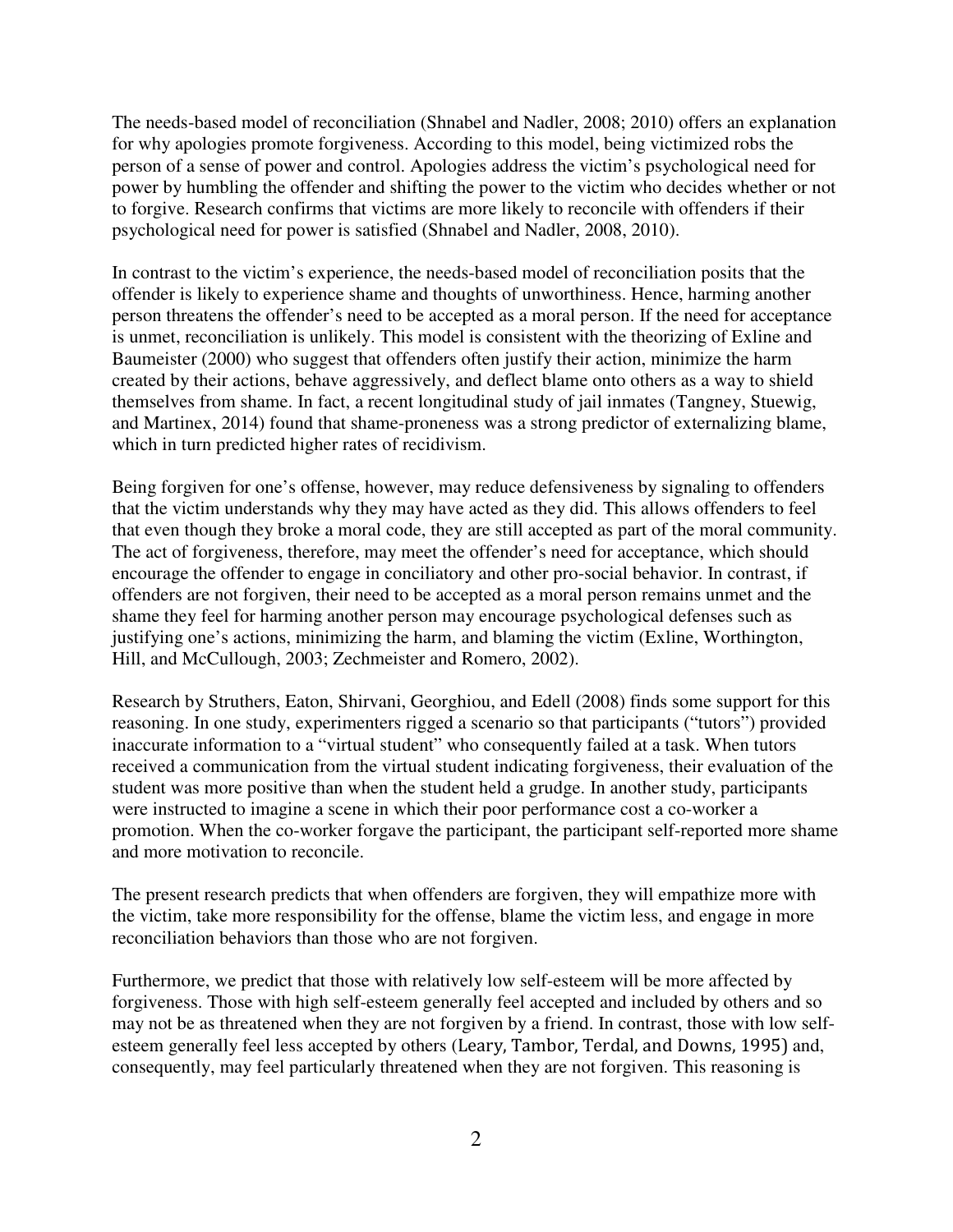consistent with sociometer theory that posits that self-esteem acts as a buffer against feelings of social exclusion (Leary and Baumeister, 2000).

We test the first hypothesis using both a correlational (study one) and experimental (study two) method. Study two also tests the second hypothesis.

## **STUDY ONE**

## **Method**

Fifty-eight university students (42 women and 16 men) enrolled in a general psychology class participated in exchange for class credit. They ranged in age from 18-22. Forty-nine were white and nine were of other races.

All data were collected in a laboratory setting. We told participants that the purpose of the study was "to obtain a better understanding of college students' reactions to offending, harming or hurting another person." Participants received a packet of materials that they worked through at their own pace.

Participants were asked to recall two incidents in which they harmed a friend emotionally, one for which they were forgiven and one for which they were not forgiven. They were instructed that "common examples of such events include spreading a rumor, breaking a promise, stealing, lying, or excluding a friend from a social activity." Half of the participants were first asked to recall an incident in which their friend forgave them. The other half first recalled an incident for which they were not forgiven. The order participants received was randomly determined and both orders occurred at each of the experimental sessions.

Directly after recalling an incident, participants were asked to write about the event emphasizing what they did that hurt their friend and how they knew they were forgiven or not forgiven. They then completed a manipulation check in which they indicated how much they think their friend forgave them. Next, they were instructed to write about the effects their actions had on the person and indicate their empathy by completing the five-item Emotional Response Questionnaire (Batson, Fultz, & Schoenrade, 1987) on which they rated how much sympathy, compassion, soft-heartedness, tenderness and warmth they feel toward their friend when thinking about the incident. They then wrote about what caused the event including why it happened, prior events leading up to the incident, and their reasoning for acting as they did. Next, they completed measures of personal responsibility and victim-blame created by the authors (see Appendix). All measures were 11-point scales (0=not at all and 10=very much).

Most of the events recalled involved excluding a friend from activities and spreading rumors, and each was recalled equally often in both the forgiveness and non-forgiveness conditions.

#### **Results**

The dependent measures of empathy, victim blame, and personal responsibility all have good internal reliability. See Tables 1 and 2 for alphas and inter-correlations among the variables.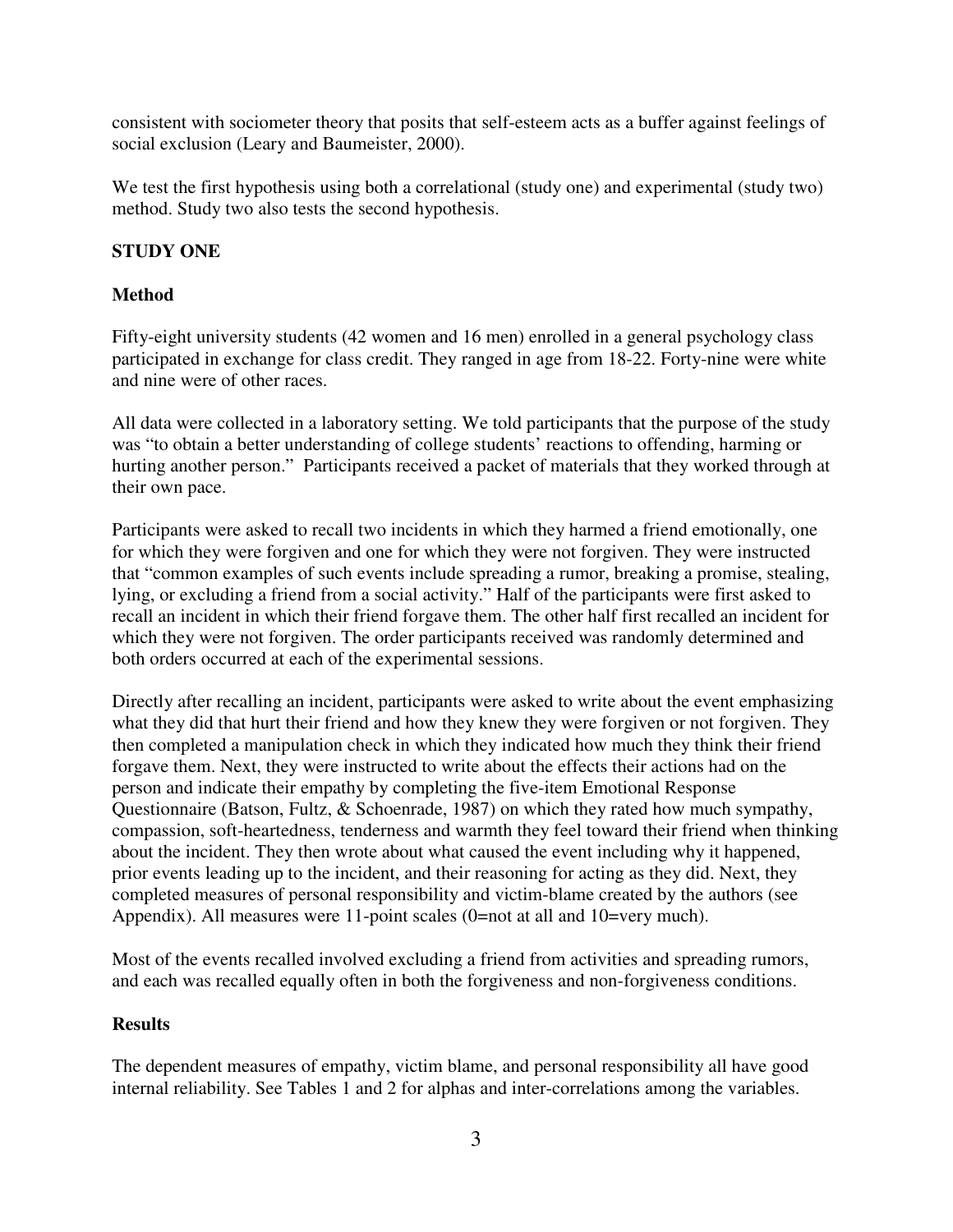Table 1

Cronbach Alphas, Correlations with Severity Ratings, and Inter-correlations among Dependent Variables in Forgiveness Condition

| Variables                              |        |        |         |
|----------------------------------------|--------|--------|---------|
| 1. Severity                            | $-.04$ | -19    | $-.03$  |
| 2. Empathy (alpha=.93)                 |        | $.55*$ | $-.22$  |
| 3. Personal Responsibility (alpha=.81) |        |        | $-.38*$ |
| 4. Victim Blame (alpha=.83)            |        |        |         |
| $*_{p<.01}$                            |        |        |         |

Table 2

Cronbach Alphas, Correlations with Severity Ratings, and Inter-correlations among Dependent Variables in Non-Forgiveness Condition

| Variables                              |     |        |         |
|----------------------------------------|-----|--------|---------|
| 1. Severity                            | .16 | .00    | $-.03$  |
| 2. Empathy (alpha=.96)                 |     | $.57*$ | $-.38*$ |
| 3. Personal Responsibility (alpha=.75) |     |        | $-.55*$ |
| 4. Victim Blame (alpha=.82)            |     |        |         |
| * $p<.01$                              |     |        |         |

A repeated measures t-test demonstrates that the manipulation was effective. When participants recalled an incident for which they were forgiven, they indicated that their friend forgave them more (M=8.82, SD=1.48) than when they recalled an incident for which they were not forgiven  $(M=3.04, SD=2.31), t(57)=15.80, p<0.01, d=2.98.$ 

In order to determine whether the severity of the incidents for which participants were forgiven varied from the severity of the incidents for which participants were not forgiven, two student researchers, blind to condition, rated the severity of each incident on 7-point scales. Inter-rater reliability was high for both the forgiven incidents  $(r=.80, p<.001)$  and the non-forgiven incidents (r=.80, p<.001). After averaging the severity ratings for each incident, we computed a repeated measures t-test to determine whether there was a difference between the forgiven and the non-forgiven conditions. This t-test was not significant,  $t(57)=.49$ , p $>10$ . Severity ratings for the forgiven incidents are similar  $(M=4.03, SD=1.77)$  to those for the non-forgiven incidents (M=3.90, SD=1.59). We also ran Pearson correlations to see if severity ratings correlated significantly with any of the dependent measures. None of the correlations is statistically significant (see Tables 1 and 2). Therefore, we conclude that the severity of the incident is not confounded with whether the incident was forgiven or not.

Repeated-measures t-tests yielded significant results on all three dependent measures. Participants reported that they empathized more with their victim when they were forgiven  $(M=6.58, SD=2.42)$  than when they were not forgiven  $(M=3.94, SD=2.83)$ ,  $t(57)=6.08$ ,  $p<.001$ ,  $d=1.00$ . Participants also took more responsibility when they were forgiven  $(M=7.04, SD=1.67)$ than when they were not forgiven  $(M=5.90, SD=1.90)$ ,  $t(57)=3.83$ ,  $p<.001$ ,  $d=0.64$ . Finally, participants blamed their friend less when they were forgiven (M=2.91, SD=3.04) than when they were not forgiven (M=4.39, SD=3.25),  $t(57)=2.59$ , p=.01, d=-0.47.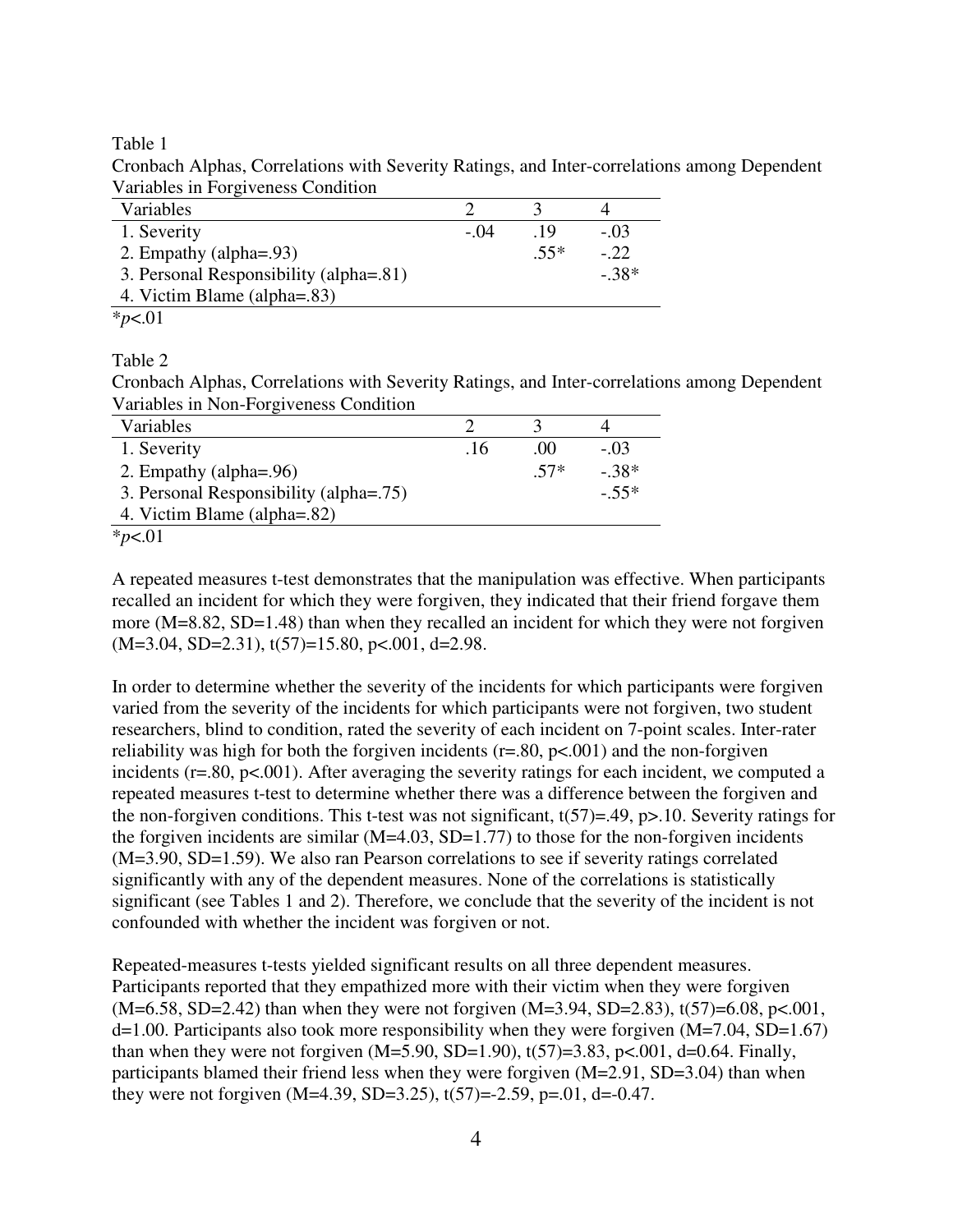#### **STUDY TWO**

#### **Method**

Forty-four female and 36 male undergraduates participated in exchange for class credit. All were between the ages of 18 and 22. Sixty-four participants self-reported as white, four as black, eight as Asian, one as Latino, and three as other.

Data were collected in a laboratory setting using the Qualtrics online survey tool. We told participants that the purpose of the study was "to obtain a better understanding of college students' reactions to imagined situations that involve hurting another person." They first completed the Rosenberg Self-Esteem Scale (Rosenberg, 1965). They were then randomly assigned to read and reflect on a hypothetical scenario in which they were forgiven or not forgiven for harming a friend by excluding them from an activity.

The scenario begins: "You and your new friend from class, Sam, made plans to go out together on Saturday night. As you are getting ready with your roommate Alex, you realize it is getting close to the time you and Sam said you would meet up. You text Sam asking if they're ready to go but you get no response. After waiting 20 minutes, Alex says, 'Wow! This is a change… it's usually you who is running late! Should we go check on Sam?' You send Sam another text and you still get no response, so you say, 'I don't know where Sam is and we've been waiting a long time, let's just go.' You both head to the party together, without Sam. An hour later, you get a text from Sam asking where you are but you're having so much fun that you don't answer." At this point in the narrative, participants are asked to write their thoughts about what they did and how they think their actions affected their friend. Participants then resume reading the scenario, which continues: "The next day, you see Sam in the cafeteria. Sam comes over and asks what happened last night, and you notice that Sam is upset. You apologize and explain that you waited for quite awhile." In the forgiven condition, the scenario continues: "Although still hurt, Sam accepts your apology and you make plans to have lunch later that week." In the non-forgiven condition, the scenario continues: "Sam responds, 'that is not okay. I'm done with you.'" Participants were then instructed to write their thoughts about Sam's reaction.

Finally, participants completed the same measure of empathy as in study one, and measures of personal responsibility, victim blame, and reconciliation (see Appendix). We modified the personal responsibility and the victim blame measures used in study one to emphasize the target of the participant's actions (e.g., "I am responsible for hurting *Sam's* feelings" and "*Sam* could have avoided the situation"). We also included a manipulation check by asking participants how much they thought Sam forgave them and asked participants to indicate how well they could relate to the scenario. All measures were 11-point scales (0=not at all and 10=very much).

#### **Results**

The self-esteem measure and the dependent measures of empathy, victim blame, personal responsibility, and reconciliation all have good internal reliability. See Table 3 for alphas and inter-correlations among the variables.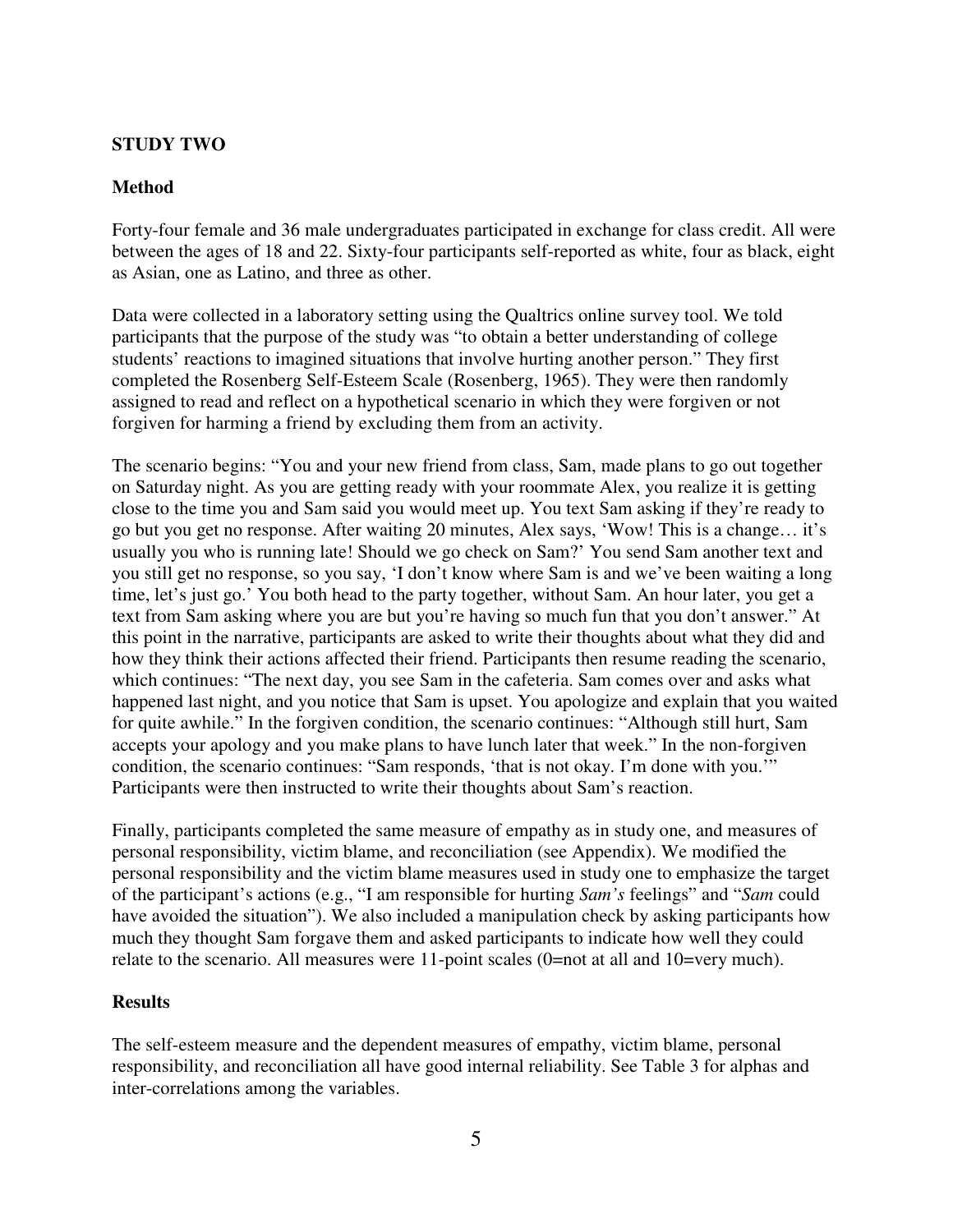Table 3 Cronbach Alphas and Inter-correlations among Dependent Variables

| Cronoach Alphas and Inter-correlations among Dependent variables |        |        |        |
|------------------------------------------------------------------|--------|--------|--------|
| Variables                                                        |        |        |        |
| 1. Empathy (alpha=.96)                                           | $.50*$ | $-47*$ | $.47*$ |
| 2. Personal Responsibility (alpha=.94)                           |        | $-71*$ | $.58*$ |
| 3. Victim Blame (alpha=.82)                                      |        |        | $-45*$ |
| 4. Reconciliation (alpha=.94)                                    |        |        |        |
| $*_{p<.01}$                                                      |        |        |        |

Participants indicated that they could relate fairly well to the scenario, and this did not differ by whether they imagined being forgiven (M=6.76, SD=2.05) or not forgiven (M=5.97, SD=2.66),  $t(78)=1.48$ , p=.14. The manipulation was successful in that participants in the forgiven condition (M=6.20, SD=1.86) indicated that they were more forgiven than did those in the non-forgiven condition (M=1.59, SD=1.98),  $t(78)=10.72$ ,  $p<.001$ ,  $d=2.40$ . Participants' average self-esteem was high (Mdn=4.1; range=1-5). Those who scored at or above the median were grouped as "high self-esteem" and those who fell below the median were grouped as "low self-esteem." This resulted in four conditions: Forgiven/low self-esteem (n=24), forgiven/high self-esteem (n=17), not forgiven/low self-esteem (n =15), not forgiven/high self-esteem (n =24). Two-way ANOVAs were then computed to test the hypotheses.

Those in the forgiven condition expressed greater empathy than those in the non-forgiven condition,  $F(1,76)=22.16$ ,  $p<.001$ , but this effect was qualified by the predicted two-way interaction,  $F(1,76)=5.23$ ,  $p=.025$ . Among participants with low self-esteem, those who were forgiven expressed greater empathy  $(M=5.70, SD=1.90)$  than those who were not forgiven  $(M=2.68, SD=1.35)$ , t(37)=5.36, p<.001, d=1.83. In contrast, among participants with high selfesteem, whether the subject was forgiven (M=4.41, SD=1.99) or not (M=3.37, SD=2.08) did not significantly impact ratings of empathy,  $t(39)=1.63$ , p=.12, d=.52. No main effect was found for self-esteem on the empathy measure,  $F(1,76)=0.49$ .

A significant main effect of self-esteem emerged on the personal responsibility measure, F(1, 76)=4.32, p=.04, with low self-esteem participants expressing more personal responsibility  $(M=5.51, SD=2.18)$  than those with high self-esteem  $(M=4.23, SD=2.50)$ . Although the interaction was not significant,  $F(1,76)=2.24$ ,  $p=.14$ , a priori contrasts revealed that participants with low self-esteem expressed more responsibility if they were forgiven  $(M=6.11, SD=2.27)$ than if they were not forgiven  $(M=4.55, SD=1.69)$ ,  $t(37)=2.28$ ,  $p=.03$ ,  $d=.78$ . In contrast, among subjects with high self-esteem, whether they were forgiven (M=4.21, SD=2.59) or not (M=4.24, SD=2.50) was unrelated to how much responsibility they expressed,  $t < 1$ . The main effect for condition on responsibility was not significant,  $F(1,76)=2.06$ ,  $p=.16$ ,  $d=.40$ .

Participants with low self-esteem expressed less victim blame than those with high self-esteem,  $F(1,76)=4.02$ , p=.04, but this effect was qualified by the marginally significant two-way interaction, F(1,76)=3.53, p=.06, and a priori contrasts. Among low self-esteem participants, those who were forgiven expressed less victim blame (M=5.48, SD=1.69) than those who were not forgiven  $(M=6.85, SD=1.51)$ ,  $t(37)=2.56$ ,  $p=.02$ ,  $d=-.85$ . In contrast, among high self-esteem participants, whether the subject was forgiven (M=7.05, SD=1.76) or not (M=6.94, SD=1.83) did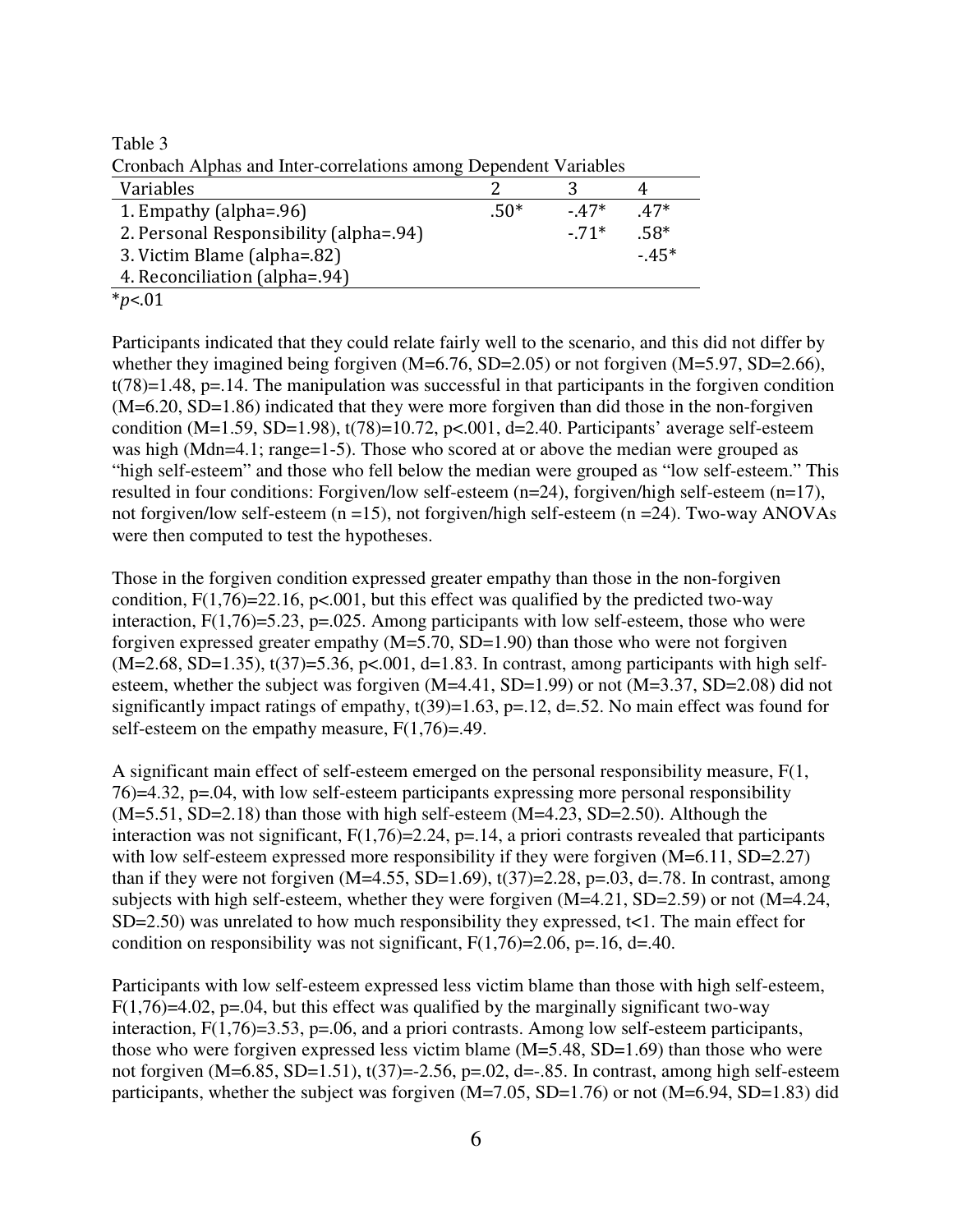not impact ratings of victim blame, t<1. The main effect for condition on victim blame was not significant,  $F(1,76)=2.59$ , p=.11, d=-.44.

A marginally significant interaction effect emerged on the reconciliation measure, F(1,76)=3.57, p=.06. A priori contrasts revealed that participants with low self-esteem expressed greater intention to engage in reconciliatory behaviors when they were forgiven (M=6.84, SD=1.71) than when they were not forgiven  $(M=5.27, SD=1.90)$ ,  $t(37)=2.69, p=.01, d=.87$ . In contrast, among participants with high self-esteem, whether the subject was forgiven (M=5.85, SD=2.43) or not (M=6.14, SD=2.47) did not impact ratings of reconciliation, t<1. The main effect for condition on reconciliation was not significant,  $F(1,76)=1.73$ ,  $p=.19$ ,  $d=.29$ . Likewise, there was no main effect for self-esteem, F<1.

#### **DISCUSSION**

This set of studies supports our hypotheses. Study one found that participants had greater empathy for the victim, took more responsibility for the harm inflicted, and blamed the victim less when they recalled an incident in which they were forgiven compared to one in which they were not forgiven. A strength of this study is that participants reported on actual events that happened to them. A weakness, however, is that the study is correlational and therefore is unable to demonstrate cause and effect. It's possible that victims forgave participants when participants showed greater empathy and took more personal responsibility rather than participants becoming more empathic and taking more responsibility when they were forgiven. Study two allows for causal inference by employing an experimental design in which participants were randomly assigned to imagine a scenario in which they were forgiven or not forgiven. This study found that participants with relatively low self-esteem who imagined being forgiven compared to those who imagined that they were not forgiven, had more empathy, took more responsibility, blamed the victim less, and indicated that they would engage in more reconciliation behaviors. As predicted, those with high self-esteem (greater than 4.1 on a 5-point scale) were not affected by the forgiveness manipulation.

We reasoned that harming someone may lead to shame and feelings of exclusion (Exline & Baumeister (2000); Shnabel & Nadler, 2008; 2010; Tangney et al., 2014). When not forgiven, feelings of exclusion are exacerbated and offenders may be motivated to protect their self-esteem by downplaying their own culpability, and blaming and distancing themselves from the victim (Exline, et al., 2003; Zechmeister & Romero, 2002). Being forgiven, on the other hand, signals to the offender they are still accepted as a moral, worthy person even though they behaved badly. This reassurance of social acceptance may result in more pro-social behavior by freeing offenders to accept their own culpability, empathize more with the victim, and increase their motivation to reconcile. This process, as our data suggest, may be especially present among those with lower self-esteem who are more sensitive to signals of social exclusion and acceptance (Leary and Baumeister, 2000). A limitation of our study, however, is that the participants were all young adult college students who recalled or imagined rather mundane and not very serious offenses. More significant offenses may in fact trigger feelings of social exclusion, regardless of one's level of self-esteem.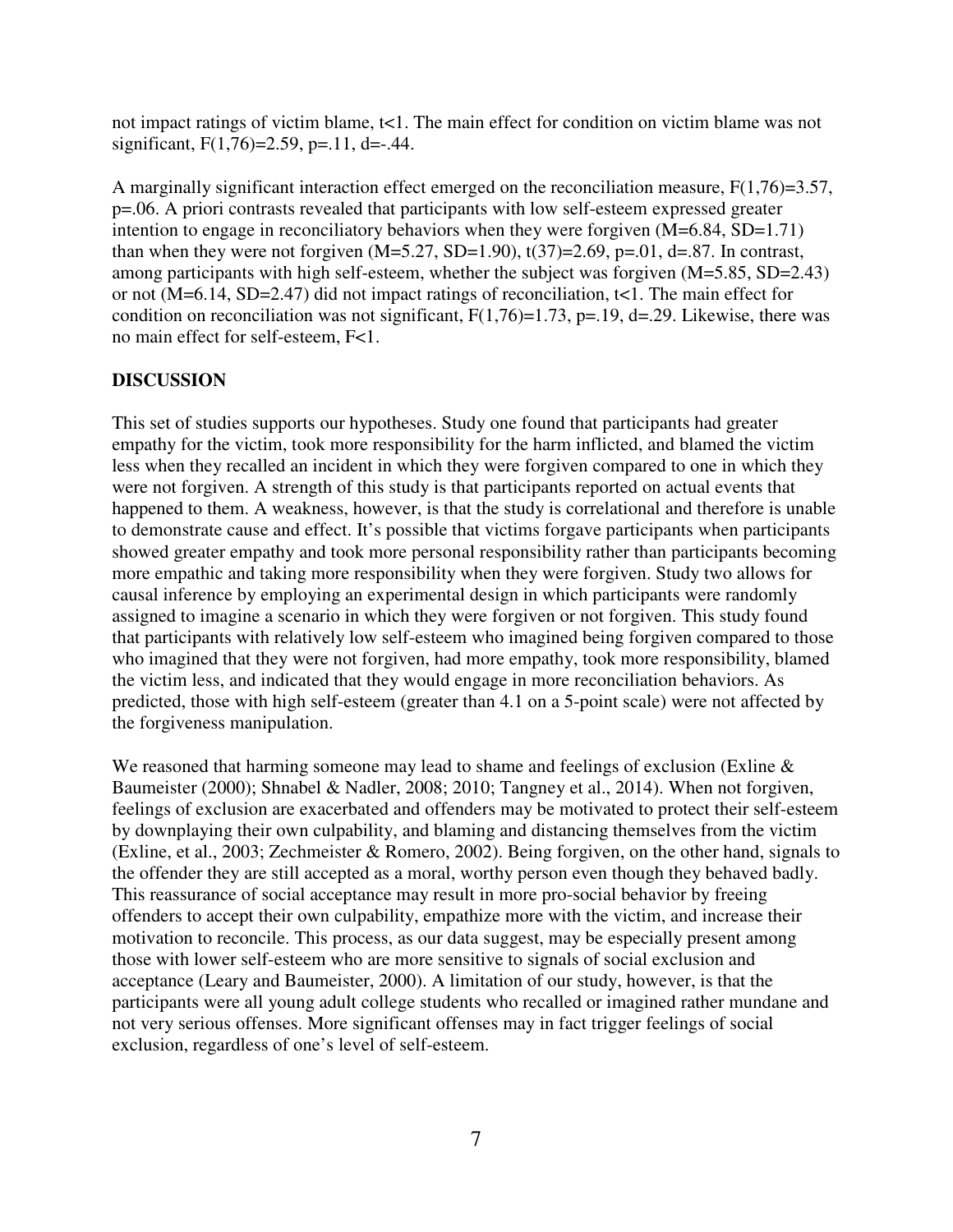Future research is needed to test whether self-esteem moderates the effects of being forgiven when offenses are more severe. Future research should also more directly test whether social exclusion does in fact mediate the link between forgiveness at time one and acceptance of personal responsibility, empathy with the victim, and behaviors aimed at repairing the relationship at time two. Additionally, future experimental research in which participants are induced to harm someone who either forgives or does not forgive them would lend credibility to our conclusions.

## **REFERENCES**

Enright, Robert D., Freedman, Suzanne, and Rique, Julio. 1998. "The Psychology of Interpersonal Forgiveness." Pp. 46-62 in: Robert D. Enright and Joanna North (Eds.), *Exploring Forgiveness.* The University of Wisconsin Press, Madison, WI.

Exline, Julie J., and Baumeister, Roy F. 2000. "Expressing Forgiveness and Repentance: Benefits and Barriers." Pp. 133-155 in: Michael E. McCullough, Kenneth I. Pargament, and Carl E. Thoresen (Eds.), *Forgiveness: Theory, Research, and Practice.* Guilford Press, New York, NY.

Fehr, Ryan, Gelfand, Michele J., and Nag, Monisha. 2010. "The Road to Forgiveness: A Meta-Analytic Synthesis of its Situational and Dispositional Correlates." *Psychological Bulletin* 136(5): 894-914.

Leary, Mark R. and Baumeister, Roy F. 2000. "The Nature and Function of Self-Esteem: Sociometer Theory." Pp. 1-62 in: Mark P. Zanna (Ed.), *Advances in Experimental Social Psychology.* Academic Press, San Diego, CA.

Leary, Mark R., Tambor, Ellen S., Terdal, Sonja K., and Downs, Deborah L. 1995. "Self-Esteem as an Interpersonal Monitor: The Sociometer Hypothesis." *Journal of Personality and Social Psychology* 68(3): 518-530.

McCullough, Michael E. 2000. "Forgiveness as Human Strength: Theory, Measurement, and Links to Well-Being." *Journal of Social and Clinical Psychology* 19(1): 43-55.

McCullough, Michael E., Pargament, Kenneth I., and Thoresen, Carl E. 2000. "The Psychology of Forgiveness: History, Conceptual Issues, and Overview." Pp. 1-14 in: Michael E. McCullough, Kenneth I. Pargament, and Carl E. Thoresen (Eds.), *Forgiveness: Theory, Research, and Practice.* Guilford Press, New York, NY.

McCullough, Michael E., Root, Lindsey M., Tabak, Benjamin A., and Witvliet, Charlotte van Oyen. 2009. "Forgiveness." Pp. 427-435 in: Shane J. Lopez and C.R. Snyder (Eds.), *Oxford Handbook of Positive Psychology (2nd ed.).* Oxford University Press, New York, NY.

McCullough, Michael E., Worthington, Everett L., Jr., and Rachal, Kenneth C. 1997. "Interpersonal Forgiving in Close Relationships." *Journal of Personality and Social Psychology* 73(2): 321-336.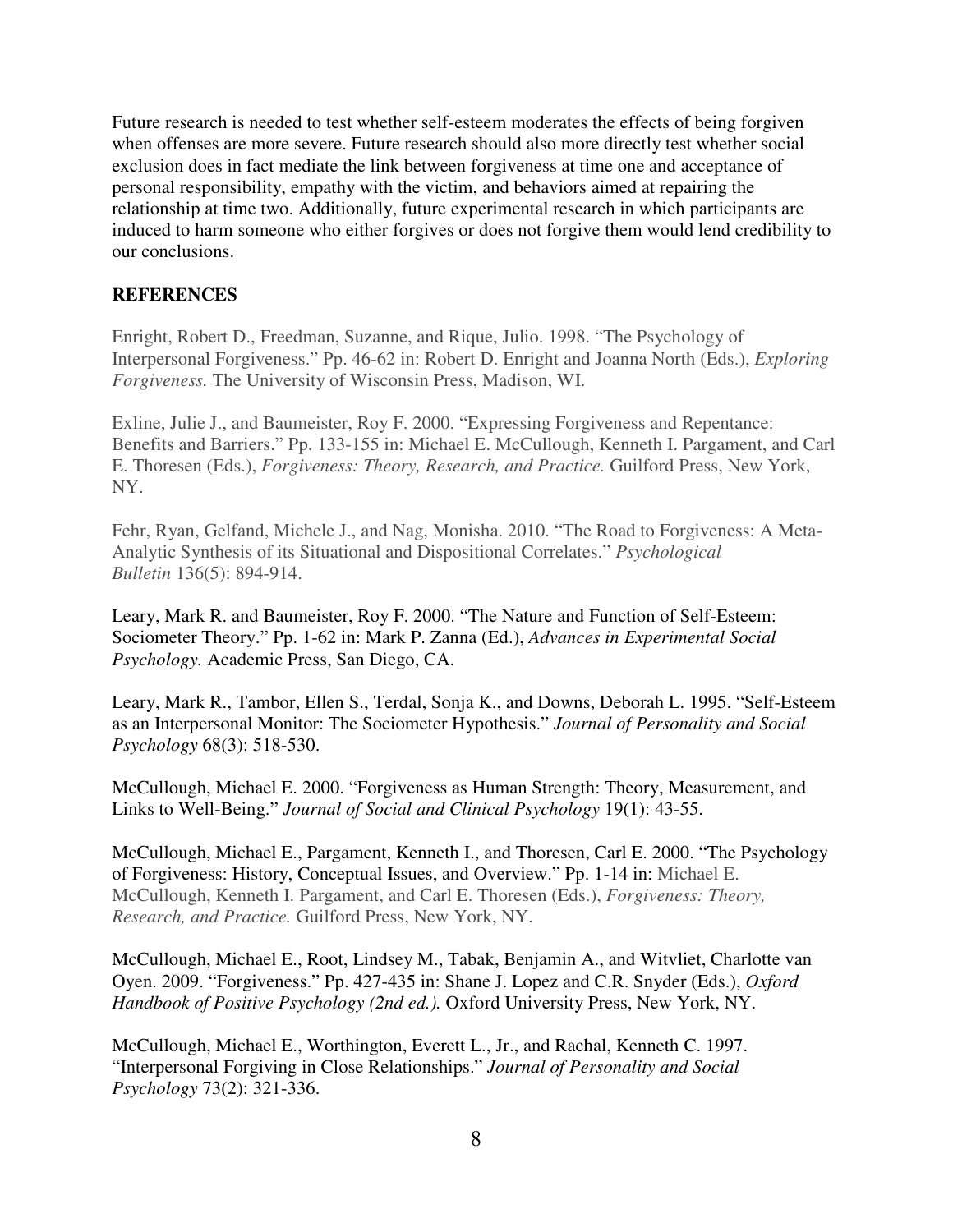Riek, Blake M. and Mania, Eric W. 2012. "The Antecedents and Consequences of Interpersonal Forgiveness: A Meta-Analytic Review." *Personal Relationships 19*: 304–325.

Rosenberg, Morris (1965). *Society and the Adolescent Self-Image.* Princeton University Press, Princeton, NJ.

Shnabel, Nurit and Nadler, Arie. 2008. "A Needs-Based Model of Reconciliation: Satisfying the Differential Emotional Needs of Victim and Perpetrator as a Key to Promoting Reconciliation." *Journal of Personality and Social Psychology* 94(1): 116-132.

Shnabel, Nurit, and Nadler, Arie. 2010. "A Needs-Based Model of Reconciliation: Perpetrators Need Acceptance and Victims Need Empowerment to Reconcile." Pp. 409-429 in: Mario Mikulincer and Phillip R. Shaver (Eds.), *Prosocial Motives, Emotions, and Behavior: The Better Angels of Our Nature.* American Psychological Association, Washington, DC.

Struthers, C. Ward, Eaton, Judy, Shirvani, Nicole, Georghiou, Michael, and Edell, Eliott. 2008. "The Effect of Preemptive Forgiveness and a Transgressor's Responsibility on Shame, Motivation to Reconcile, and Repentance." *Basic and Applied Social Psychology* 30(2): 130-141.

Tangney, June P., Stuewig, Jeffrey, and Martinez, Andres G. 2014. "Two Faces of Shame: The Roles of Shame and Guilt in Predicting Recidivism." *Psychological Science* 25(3): 799-805.

Zechmeister, Jeanne S. and Romero, Catherine. 2002. "Victim and Offender Accounts of Interpersonal Conflict: Autobiographical Narratives of Forgiveness and Unforgiveness." *Journal of Personality and Social Psychology*, 82(4): 675-686.

## **APPENDICES**

## **Personal Responsibility Scale**

Indicate how much you agree with each of the following statements  $(0=Not at all; 10=Very)$ much)

- 1. I am responsible for hurting my friend's feelings.
- 2. I understand why my friend is upset.
- 3. I am aware that my behavior is to blame for the situation.
- 4. I acknowledge that my friend has the right to be upset.
- 5. My actions initiated the problem.
- 6. I regret my actions toward my friend.
- 7. I realize that I was wrong.

#### **Victim Blame Scal**e

Indicate how much you agree with each of the following statements  $(0=Not at all; 10=Very)$ much)